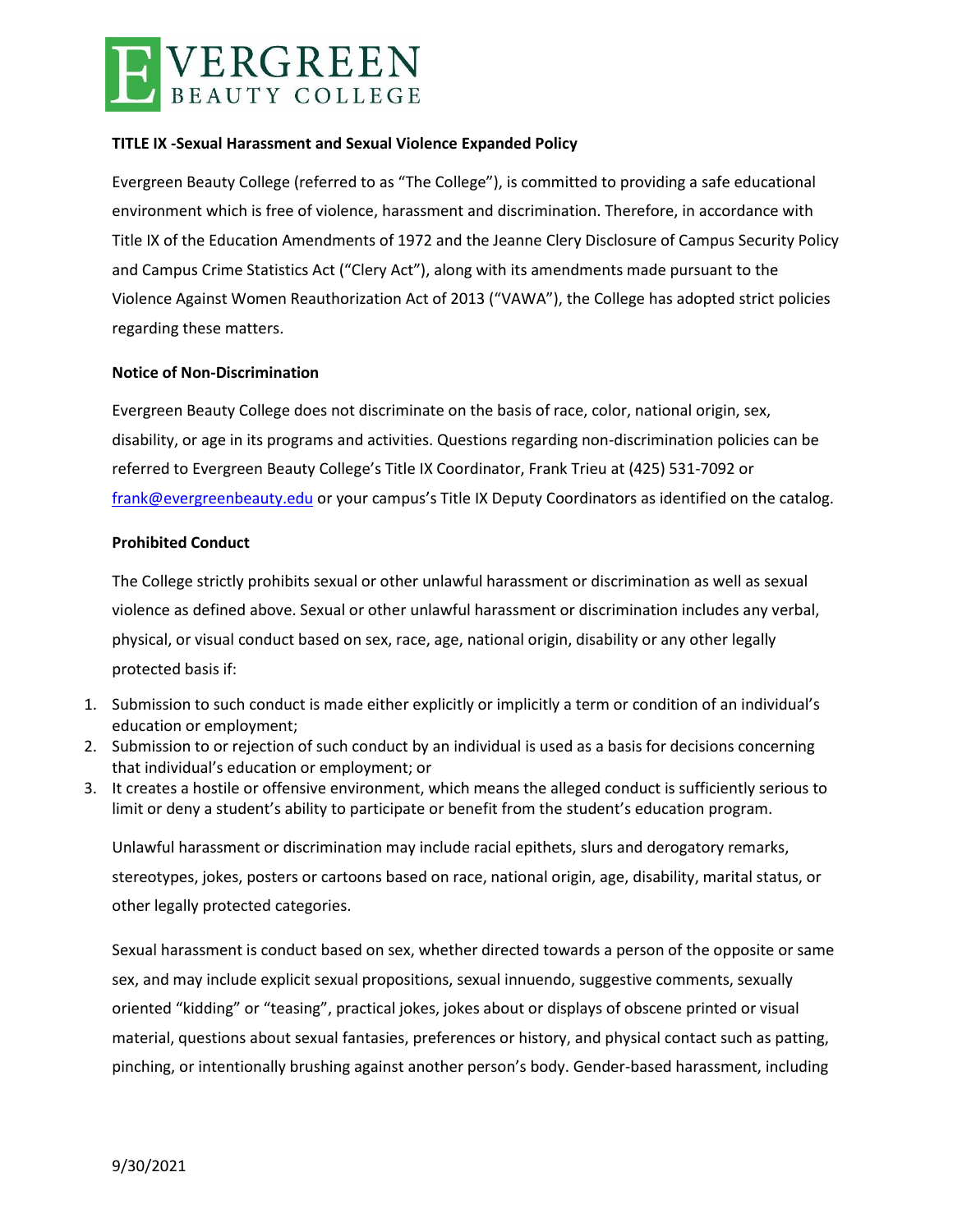acts of verbal, nonverbal or physical aggression, intimidation, or hostility based on sex or sexstereotyping are strictly prohibited, even if those acts do not involve conduct of a sexual nature.

# **Complaint/Grievance Procedure**

If you believe that you have experienced or witnessed harassment or sexual violence, notify your instructor, supervisor, campus director, or preferably the Title IX Coordinator or Title IX Deputy Coordinators as soon as possible after the incident. Do not allow an inappropriate situation to continue by not reporting it, regardless of who is creating the situation. Also, it is important to preserve any evidence that may assist in proving that an alleged criminal offense occurred or that may be helpful in obtaining a protection order. No employee, contract worker, student, vendor, or other person who does business with the School is exempt from the prohibitions in this policy. In order to facilitate the investigation, your complaint should include details of the incident or incidents, names of the individuals involved and names of any witnesses.

Following an alleged offense, victims will be provided with written information on available assistance in, changing academic and working situations. The College will make these accommodations if the victim requests them and if they are reasonably available, regardless of whether the victim chooses to report the crime to local law enforcement. Students have the right to request the reasonable academic accommodations through the Executive Director. Accommodation requests will be handled via the Title IX Coordinator.

## **Title IX Coordinator**

The Title IX Coordinator has the responsibility of overseeing all Title IX related activities, complaints and investigations. The Title IX Coordinator, or Deputy Title IX Coordinator information is identified in the school catalog.

## **Investigation of Complaints**

In response to all complaints, the College promises prompt and equitable resolution through a reliable and impartial investigation of complaints, including the opportunity for both parties to present witnesses or other evidence. The time necessary to conduct an investigation will vary based on complexity. The College shall maintain confidentiality for all parties to the extent possible, but absolute confidentiality cannot be guaranteed. In cases where a student does not give consent for an investigation, the College will weigh the student's request for confidentiality against the impact on School safety to determine whether an investigation must proceed. Complainants should be aware that in a formal investigation